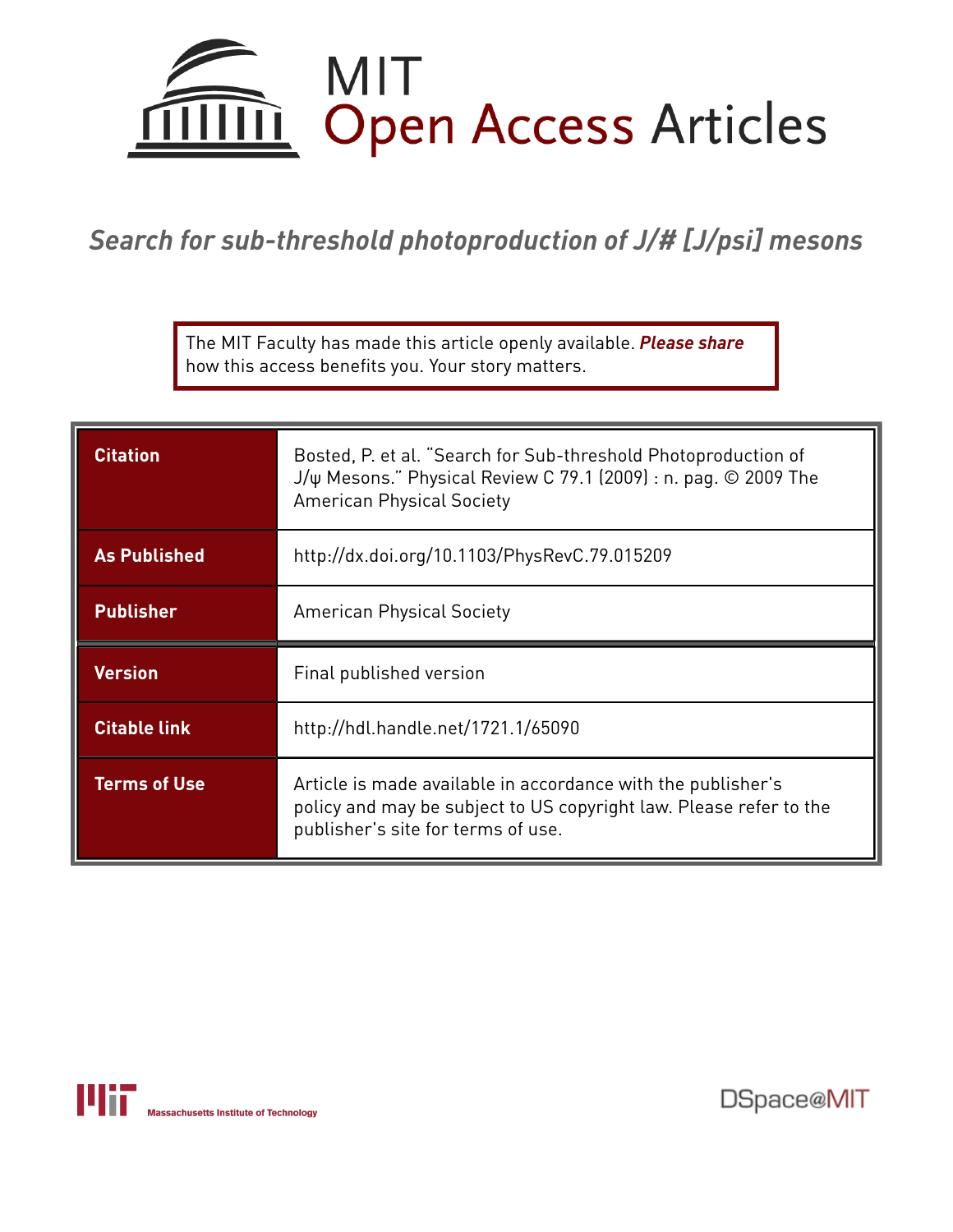# **Search for sub-threshold photoproduction of** *J/ψ* **mesons**

<span id="page-1-0"></span>P. Bosted,<sup>1</sup> J. Dunne,<sup>2</sup> C. A. Lee,<sup>3</sup> P. Junnarkar,<sup>2</sup> M. Strikman,<sup>4</sup> J. Arrington,<sup>5</sup> R. Asaturyan,<sup>6</sup> F. Benmokhtar,<sup>7</sup> M. E. Christy, <sup>8</sup> E. Chudakov, <sup>1</sup> B. Clasie, <sup>9</sup> S. H. Connell, <sup>10</sup> M. M. Dalton, <sup>3</sup> A. Daniel, <sup>11</sup> D. Day, <sup>12</sup> D. Dutta, <sup>2</sup> R. Ent,<sup>1</sup> N. Fomin,<sup>12</sup> D. Gaskell,<sup>1</sup> T. Horn,<sup>1,7</sup> N. Kalantarians,<sup>11</sup> C. E. Keppel,<sup>8</sup> D. Kiselev,<sup>14,15</sup> D. G. Meekins,<sup>1</sup> H. Mkrtchyan,<sup>6</sup> T. Navasardyan,<sup>6</sup> J. Roche,<sup>1</sup> V. M. Rodriguez,<sup>11,13</sup> J. Seely,<sup>9</sup> K. Slifer,<sup>12,16</sup> S. Tajima,<sup>12</sup> G. Testa, <sup>14</sup> Roman Trojer, <sup>14</sup> F. R. Wesselmann, <sup>17</sup> S. A. Wood, <sup>1</sup> and X. C. Zheng<sup>12</sup> *Thomas Jefferson National Accelerator Facility, Newport News, Virginia 23606, USA Mississippi State University, Mississippi State, Mississippi 39762, USA University of the Witwatersrand, Johannesburg, South Africa University of Pennsylvania, University Park, PA 16802, USA Physics Division, Argonne National Laboratory, Argonne, Illinois 60439, USA Yerevan Physics Institute, Yerevan, Armenia University of Maryland, College Park, Maryland 20742, USA Hampton University, Hampton, Virginia 23668, USA Massachusetts Institute of Technology, Cambridge, Massachusetts 02139, USA University of Johannesburg, Johannesburg, South Africa University of Houston, Houston, TX 77204, USA University of Virginia, Charlottesville, Virginia 22904, USA Universidad Metropolitana, San Juan, PR 00928, USA University of Basel, Basel, Switzerland Paul Scherrer Institut, Switzerland University of New Hampshire, Durham, New Hampshire 03824, USA Norfolk State University, Norfolk, Virginia, 23504, USA* (Received 16 September 2008; published 26 January 2009)

A search was made for sub-threshold *J/ψ* production from a carbon target by using a mixed real and quasireal Bremsstrahlung photon beam with an endpoint energy of 5.76 GeV. No events were observed, which is consistent with predictions under the assumption of quasifree production. The results place limits on exotic mechanisms that strongly enhance quasifree production.

DOI: [10.1103/PhysRevC.79.015209](http://dx.doi.org/10.1103/PhysRevC.79.015209) PACS number(s): 13*.*60*.*Le, 14*.*40*.*Gx, 25*.*20*.*Lj

## **I. INTRODUCTION**

One of the main goals of nuclear physics is to understand to what extent a nucleus differs from a loosely bound system of quasi-independent nucleons. When nucleons are very close spatially, corresponding to rare high-momentum components of the single-particle wave function, many interesting and potentially exotic configurations can arise. One way to look for such configurations is with reactions that are significantly sub-threshold to production from a free nucleon. Of all such reactions, photoproduction of charmonium is one of the cleanest because the charm quark content of a nucleon is expected to be small compared to the light quarks. In light meson photoproduction, the quark content of the mesons can originate in the nuclear target, whereas in the case of charmonium photoproduction, the quark-interchange mechanism is essentially absent, and the reaction must proceed via gluon exchange for color to be conserved. In addition, the heavy mass of the charm quark (about 1.5 GeV) ensures a hard scale to the problem, making it more tractable in QCD.

## **A. Kinematics of sub-threshold photoproduction**

The goal of this experiment was to study the production mechanisms in the extreme conditions of matter that may be relevant in heavy-ion collisions. These conditions are ensured by using a photon beam energy well below photoproduction threshold on a free nucleon. In the quasifree picture where a photon interacts with a single off-shell nucleon in a nucleus, the nucleon three-momentum  $P_m$  must be pointing antiparallel to the photon direction  $(z)$  for the invariant mass of the photonnucleon system,  $s$ , to be above the threshold value of  $(m +$  $(M_j)^2 = 16.3 \text{ GeV}^2$ , where *m* is the nucleon mass and  $M_j$  is the  $J/\psi$  mass. An additional constraint is that the missing energy *Em* cannot be too high. Specifically, we calculated *s* for a given photon energy *k* using

$$
s = (k + m - E_m)^2 - k^2 - P_m^2 - 2\vec{k} \cdot \vec{P}_m.
$$
 (1)

From Eq.  $(1)$ , it is clear that larger values of  $E_m$  correspond to smaller values of  $s$ , for fixed values of  $P_m$ . The highest value of  $E_m$  that is kinematically allowed is shown as a function of the magnitude of  $P_m$  for photon energies of 4, 5, 6, and 8 GeV in Fig. [1](#page-2-0) (for the case of *P <sup>m</sup>* antiparallel to the photon direction). Since  $E_m$  must be greater than zero, this leads to the conclusion that, for  $J/\psi$  photoproduction, the minimum nucleon momentum  $P_m$  increases as the photon energy decreases. In particular the minimum momentum for 4-GeV photons is 1.15 GeV, for 6-GeV photons it is 0.35 GeV, and for 8-GeV photons it is 0.05 GeV. As discussed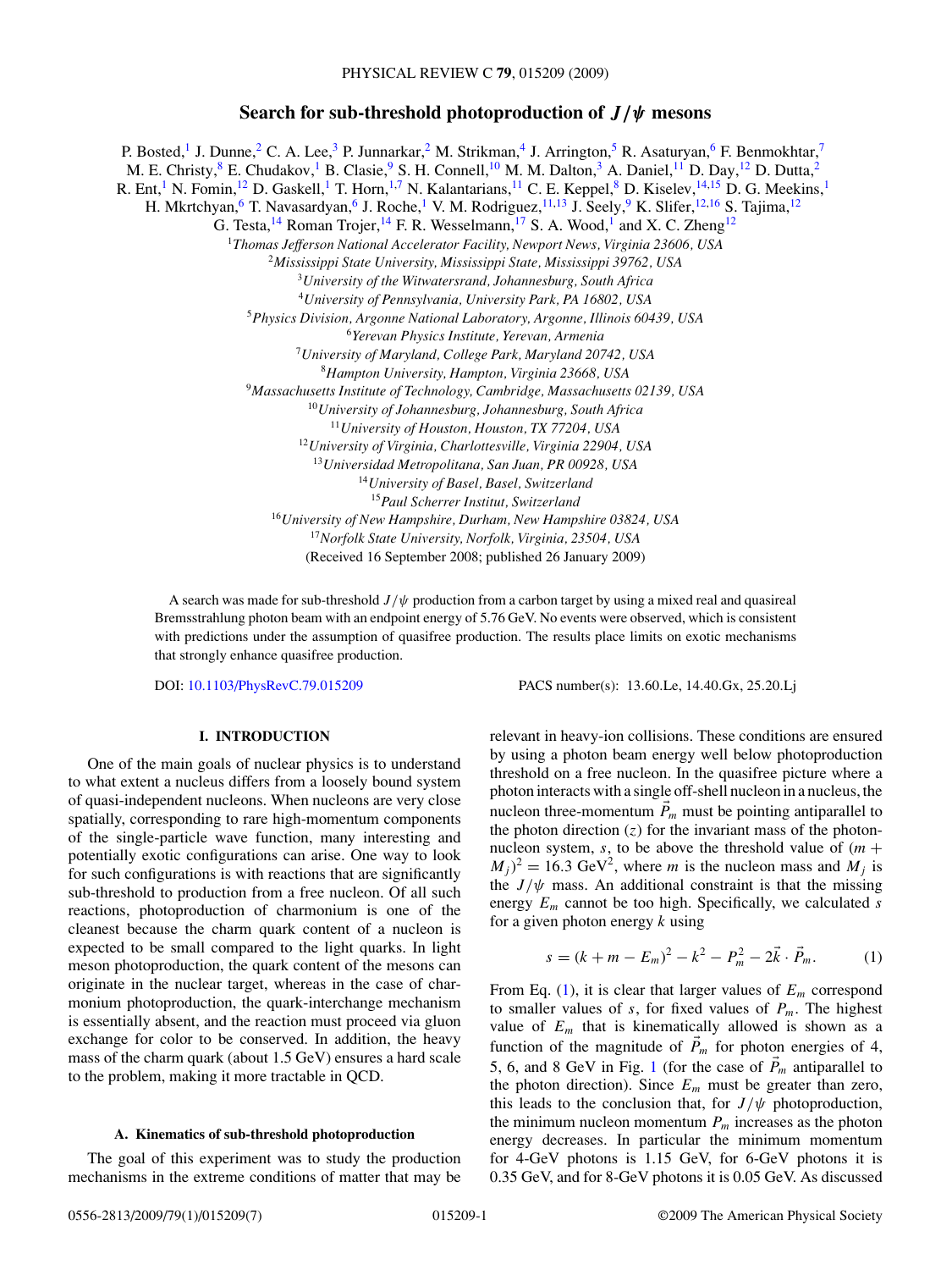<span id="page-2-0"></span>

FIG. 1. The four curves show the maximum value of missing energy  $E_m$  as a function of the negative *z* component of missing momentum  $P_m$ , for 4-, 5-, 6-, and 8-GeV photons, for the case of quasifree photoproduction of  $J/\psi$  mesons from a nucleon bound in a nucleus. The circles represent the relative distribution of events predicted for the present experiment for the specific model described in the text (although no events were actually observed). The values of light cone fraction  $\alpha_{\text{LC}}$  are indicated for each photon energy.

in the following, it is generally thought that the region where few-nucleon short-range correlations, hidden color configurations, and other short-range effects play a significant role for momenta larger than 0.35 GeV [\[1\]](#page-7-0) corresponds to a photon energy of 6 GeV. This was therefore chosen as the ideal energy for the present experiment. In practice, we used a slightly lower energy owing to accelerator limitations at the time that the data were taken.

Another way to realize the importance of short-range correlations comes from the observation that the photon threshold to produce  $J/\psi$  mesons is 5.7 GeV for a deuteron target at rest and 4.8 GeV for a triton or  $3$ He target. Thus, two-nucleon and particularly three-nucleon correlations in the carbon nucleus are needed to kinematically permit *J/ψ* photoproduction with photons with energies below 6 GeV. In the language of light-front (infinite momentum frame) QCD, photon energies of 4, 6, and 8 GeV correspond to minimal light-cone fractions  $\alpha_{\text{LC}} = 2.2, 1.4, \text{ and } 1.0, \text{ respectively,}$ where  $\alpha_{\text{LC}} = 1 - (E_m - P_{mz})/m$ . In the limit of very large quark masses the cross section of onium production in the impulse approximation as expressed through the light-cone density matrix of the nucleus as *s* in Eq. [\(1\)](#page-1-0) is  $\approx k\alpha_{\text{LC}}m$ . For the  $J/\psi$  case constraints from the recoil mass contribute as well.

The kinematics of the present experiment (represented by the open circles in Fig. 1) all lie in the range  $1.5 < \alpha_{\text{LC}} <$ 2, corresponding to the region of multinucleon correlations [\[2\]](#page-7-0). The recoil effects in these kinematics essentially remove the contribution of two-nucleon short-range correlations, as in this case the recoil energy is taken by one nucleon. (This is the kinematic domain studied in recent Jefferson National Accelerator facility experiments using the  $(e, e'NN)$  reaction [\[3\]](#page-7-0) and inclusive scattering [\[4\]](#page-7-0) at  $1 < x < 2$ .) The dominant contribution originates from the region where at least two

nucleons balance the struck nucleon momentum (i.e., three or more nucleon correlations) and has been studied so far only in  $x > 2$  measurements [\[5\]](#page-7-0).

# **B.** The high- $\vec{P}_m$  region

The high- $P_m$  momentum region is where few-nucleon short-range correlations are known to be important [\[6,7\]](#page-7-0), potentially leading to significantly enhanced yields compared to a simple quasifree model. In the hard-scattering picture [\[1\]](#page-7-0), this could correspond to strong contributions of twist three-gluon exchange, compared to the minimal two-gluon exchange needed to ensure the  $J/\psi$  color singlet final state. The influence of intrinsic charm contributions, or hidden color contributions, could potentially increase the cross section by an order of magnitude above the expectations of a quasifree model (see Fig. [5](#page-6-0) of Ref. [\[1\]](#page-7-0)). Another possibility to enhance the sub-threshold cross section is a diagram in which two gluons are exchanged to two different nucleons. This type of process could become important in the sub-threshold region, because each of the gluons could have a much lower momentum fraction than if the pair of gluons came from a single nucleon.

#### **C. Relation to sub-threshold hadroproduction**

In *pA* collisions, it has been observed that antiprotons and kaons are produced on nuclear targets at substantially lower energies than is kinematically possible on free nucleons [\[8\]](#page-7-0). Scattering on a single nucleon in the nucleus would, at these energies, require a single-nucleon momentum in the vicinity of 800 MeV. Although the *pA* data can be fit by assuming such high momenta are sufficiently likely, this assumption leads to an underestimate of sub-threshold production in *AA* collisions by about three orders of magnitude [\[9\]](#page-7-0).

There are at least two qualitatively different scenarios for the observed sub-threshold production of antiprotons [\[10\]](#page-7-0). One scenario is that the projectile strikes a local "hot spot" with a high energy density in the nucleus. The effective mass of the scatterer is high, lowering the kinematic threshold. Alternatively, the momentum required to create the antiproton is not transferred locally but is picked up in an extended longitudinal region. Establishing either scenario would teach us something qualitatively new about rare, highly excited modes of the nucleus.

Sub-threshold photoproduction can help to identify the correct mechanism, because the  $c\bar{c}$  component of the photon is almost pointlike at the charm threshold and below. Effects from the shrinking effective size of a hadron probe near threshold are eliminated. The  $c\bar{c}$  pair is created locally, within a proper time  $\tau \simeq 1/m_c$ . The extended acceleration scenario is thus not effective for charm photoproduction. If significant sub-threshold charm photoproduction occurs (beyond what can be ascribed to the quasifree model) this selects the hot spot scenario.

### **II. QUASIFREE MODELING**

To model quasifree photoproduction from a heavy nucleus, we use a convolution integral similar to the model for the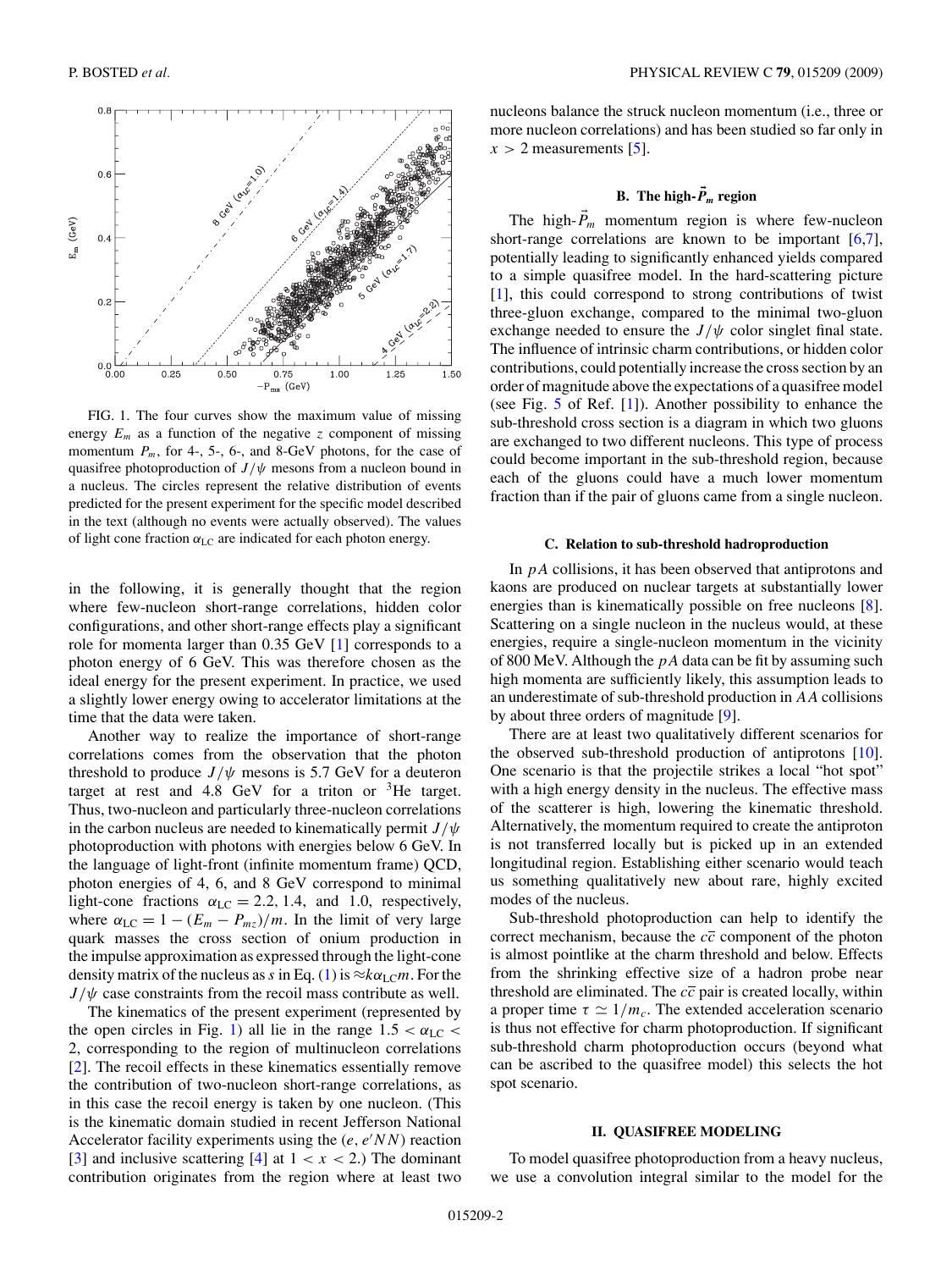deuteron described in Ref. [\[1\]](#page-7-0):

$$
d\sigma = \int \Phi(k)dk \int \frac{d\sigma_0(s, t)}{dt} \alpha_{\text{LC}}(P_m, E_m)
$$

$$
\times S(E_m, \vec{P}_m) d^3 \vec{P}_m dE_m dt,
$$
 (2)

where the integral over nucleon momentum  $P_m$  and energy  $E_m$ is limited to the kinematically allowed region, as just described, and the photon-nucleon center-of-mass energy squared, *s*, and momentum transferred, *t*, are functions of *Em, P <sup>m</sup>*, and photon energy *k*. The elementary amplitude is far off shell (with  $p^2$ ) for the interacting nucleon being  $\ll m^2$ ), which may lead of a significant suppression of the cross section, not taken into account in the present analysis. The photon flux  $\Phi(k)$  is given by  $a/k$ , where *a* in the present experiment is the sum of the target thickness in radiation lengths divided by 2 and an effective quasireal electroproduction factor [\[11\]](#page-7-0) of 0.02. The cross section  $d\sigma_0(s, t)/dt$  is for  $J/\psi$  photoproduction from a free nucleon, and we assume for simplicity that neutron and proton cross sections are equal. The flux term [\[2\]](#page-7-0)

$$
\alpha_{\text{LC}}(P_m, E_m) = \left(1 - \frac{E_m}{m} - \frac{\vec{k} \cdot \vec{P}_m}{km}\right) \tag{3}
$$

averages to about 1.7 for the kinematics of this experiment (see Fig. [1\)](#page-2-0). The function  $S(E_m, P_m)$  is a carbon spectral function [\[12\]](#page-7-0). The spectral function is defined as the probability of finding a nucleon of momentum  $P_m$  and separation energy  $E_m$ in the nucleus. In this picture, the only unknowns are the model for  $d\sigma_0(s, t)/dt$  and the carbon spectral function at high  $P_m$ and  $E_m$ .

## **III. EXISTING DATA AND MODELS NEAR THRESHOLD**

There are no published data on sub-threshold photoproduction, but it is useful to review the existing data just above threshold on a free nucleon, as this provides the baseline for sub-threshold predictions. The existing data below 20 GeV come from Cornell [\[13\]](#page-7-0) using 9.3- to 11.8-GeV photons and from SLAC [\[14\]](#page-7-0) from 13 to 21 GeV. These experiments detected lepton pairs from the  $J/\psi$  decay to provide relatively background-free measurements. Additional unpublished data from SLAC [\[15\]](#page-7-0) show detection of only a single lepton, leading to relatively large background subtractions.

The experiments typically parametrize the data according to  $d\sigma/dt = Ae^{bt}$ . What is remarkable is that, although *b* has values of 3 to 5 GeV−<sup>2</sup> at high energy, which are characteristic of diffractive processes, the values drop rapidly near threshold, with Cornell [\[13\]](#page-7-0) quoting a value of only  $1.25 \pm 0.2$  GeV<sup>-2</sup> for an 11-GeV photon energy. It was pointed out in Ref. [\[16\]](#page-7-0) that the actual slope of the data seems to be more like 1.5 GeV−2, still quite small. The Cornell value is more than a factor of 2 below the SLAC value of  $b = 2.9 \pm 0.3$  GeV<sup>-2</sup> at 19 GeV. It is difficult to reconcile the two experiments with a smooth fit, under the assumption that the exponential form corresponds to an effective form factor. One way to resolve this is to assume that  $d\sigma/dt$  scales as a dipole form factor squared of the form  $(1 - t/m_0^2)^{-4}$  [\[16\]](#page-7-0). A reasonably good fit to all data up to photon energies of 100 GeV can be

found with  $m_0^2 \approx 1$  GeV<sup>2</sup>. Since each experiment measured over a limited range of *t*, and −*t*min increases near threshold, a natural explanation for the variation of *b* with photon energy can be found. We found that a reasonable dipole fit to the low-energy data is given by  $d\sigma/dt = 2.5/(1 - t)^4$ nb/GeV<sup>2</sup>, where *t* is in units of GeV<sup>2</sup>. In the QCD picture of Laget [\[1\]](#page-7-0), this almost flat dependence on photon energy corresponds to three-gluon exchange dominance, whereas two-gluon exchange should have an extra factor of  $(1 - x)^2$ , where  $x$  is the momentum fraction. In the definition of Ref.  $[1]$ ,  $x = [(m + M_J)^2 - m^2]/(s - m^2)$  is unity at the threshold for photoproduction. In the approach of Ref. [\[16\]](#page-7-0), a different definition of *x* is used and yields a maximum value of about 0.8, so factors such as  $(1 - x)^2$  do not cause a large threshold suppression.

In summary, there is a very large uncertainty in how to extend fits to existing free-nucleon cross-section measurements below 11 GeV. This is discussed in more detail in the following in the context of cross-section limits from the present experiment.

#### **IV. EXPERIMENT**

The experiment was performed in 2004 in Hall C at the Thomas Jefferson National Accelerator facility (JLab). The layout of the spectrometers and detectors is indicated in Fig. 2.

#### **A. Beam and target**

The  $J/\psi$  search data-taking used a 5.76-GeV continuouswave (CW) electron beam with a typical current of 60*µ*A and lasted for eight days. The integrated beam charge on target was 27 C. The electron beam impinged on a narrow solid  ${}^{12}C$  target with a thickness (in the beam direction) of  $2.5 \text{ gm/cm}^2$ , or  $0.06$ radiation lengths (r.l.). The effective photon flux per electron was  $0.05dk/k$ , where *k* is the photon energy, obtained by considering that on average half of the real photons produced



FIG. 2. (Color online) Layout of spectrometers and detectors, where Q and D represent quadrupole and dipole magnets, respectively.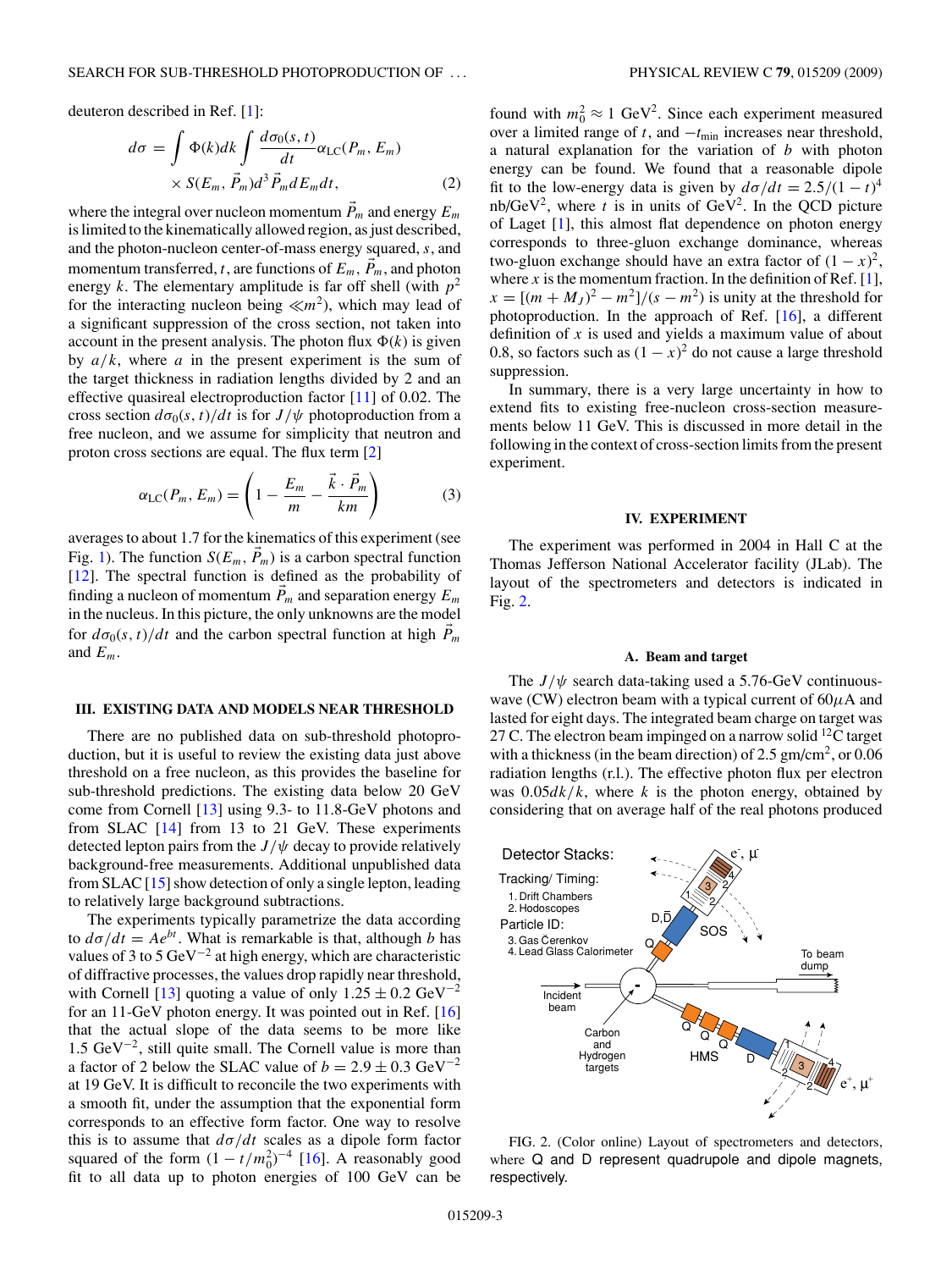<span id="page-4-0"></span>in the target are usable, plus an effective 2% from small-angle electroproduction.

## **B. Spectrometers and detectors**

The experiment used the High Momentum Spectrometer (HMS) in coincidence with the Short Orbit Spectrometer (SOS) to measure lepton pairs from  $J/\psi$  decays (with 6%) branching ratio for each of  $e^+e^-$  and  $\mu^+\mu^-$ ). The magnets of the HMS were configured to detect positive charged particles whereas the SOS had negative polarity. The HMS central momentum was set at 3.5 GeV/*c* and the central scattering angle at 24 degrees. The SOS had a central momentum set near its maximum value of 1.7 GeV/*c* and the central angle set to 53 degrees. These settings were chosen to optimize the acceptance for forward-angle  $J/\psi$  mesons decaying to lepton pairs, with the assumption that the angular distribution of the lepton pairs is given by  $1 + \cos^2(\theta_{c.m.})$  [\[17\]](#page-7-0), where  $\theta_{c.m.}$  is the center-of-mass (c.m.) decay angle. The optimization was done by assuming the elementary cross-section model had the form  $d\sigma/dt = 2.5/(1 - t)^4$  nb/GeV<sup>2</sup> and the spectral function of Benhar *et al.* [\[12\]](#page-7-0) (with one of the high-*Pm* extrapolations discussed in the following) to generate a sample of quasifree  $J/\psi$  mesons. The choice of spectrometer polarities was made to minimize backgrounds and random coincidences. The CW nature of the electron beam was essential for reducing accidental coincidences to an acceptable level.

#### **C. Particle identification**

Electrons in the SOS and positrons in the HMS were identified by requiring a signal of several photoelectrons in threshold gas Cherenkov counters, with the threshold momentum for pions or heavier particles to produce Cherenkov light set above the maximum accepted particle momentum in the given spectrometer. In addition, at least 70% (90%) of the particle energy was required to be deposited in an array of lead glass blocks in the SOS (HMS). These cuts reduced contamination from other particles to a negligible level, while preserving an efficiency of over 90% of electron-positron pairs.

Separating muons from pions was more problematic. In the case of the HMS spectrometer, the pion threshold in the gas Cherenkov counter was set just below the maximum accepted momentum (i.e., about 8% above the central momentum). The threshold for muons was 25% lower than for pions, and therefore 17% below the central momentum of the spectrometer (which has a nominal momentum acceptance of  $\pm 10\%$ ). With approximately 10 photoelectrons (PE) for fully relativistic particles (such as electrons), the muons produced on average 2–4 PE over the spectrometer acceptance. With a threshold of 1 PE, the efficiency was varied from 85% to 98%, depending on muon momentum. The original Cherenkov counter in the SOS was designed to be subatmospheric and hence could not achieve the correct index of refraction to trigger on muons. It was therefore replaced with the SLAC 1.6-GeV spectrometer Cherenkov counter modified for the scattered particle envelope in the SOS. This detector was filled with  $C_4F_{10}$  and was pressurized to trigger on muons, but

not on pions. Additional muon identification was provided by requiring minimum ionizing pulse heights in each of the four layers of the lead glass shower counters. The overall efficiency for muon pairs was estimated to be 80%.

Drift chambers in each spectrometer were used to measure particle momenta with a resolution of better than 0.2% and scattering angles with an accuracy of 1 to 3 mr. The resulting resolution on the dilepton mass is approximately 10 MeV. Scintillator paddles in each spectrometer were used for triggering, background rejection, and additional particle identification. The last two features are illustrated in Fig. 3, which shows the number of events as a function of *δt*, the time difference between the SOS and HMS relative to that expected for dilepton pairs (the time difference between electron-positron and dimuon pairs being negligible on the scale used). The top panel [Fig.  $3(a)$ ] is for the case of a cleanly identified electron in the SOS and all events in the HMS (dominated by protons and pions). The peak near zero is due to pions, and the peak near  $-4$  ns is due to protons. The observed peak widths are about  $0.5 \text{ ns } (1\sigma)$ . The random accidental background is very small.

### **D. Dilepton events**

The electron-positron time difference spectrum is plotted in Fig. 3(b). Only one event is observed in the cut region −1*.*5 *< δt <* 1*.*5 ns (illustrated as the vertical dashed lines), and there



FIG. 3. Time difference spectra between the HMS and SOS spectrometers, relative to that expected for dilepton events, for (a) electrons in the SOS and any particle in the HMS, (b) electrons in the SOS and positrons in the HMS, and (c) muons in both the SOS and the HMS.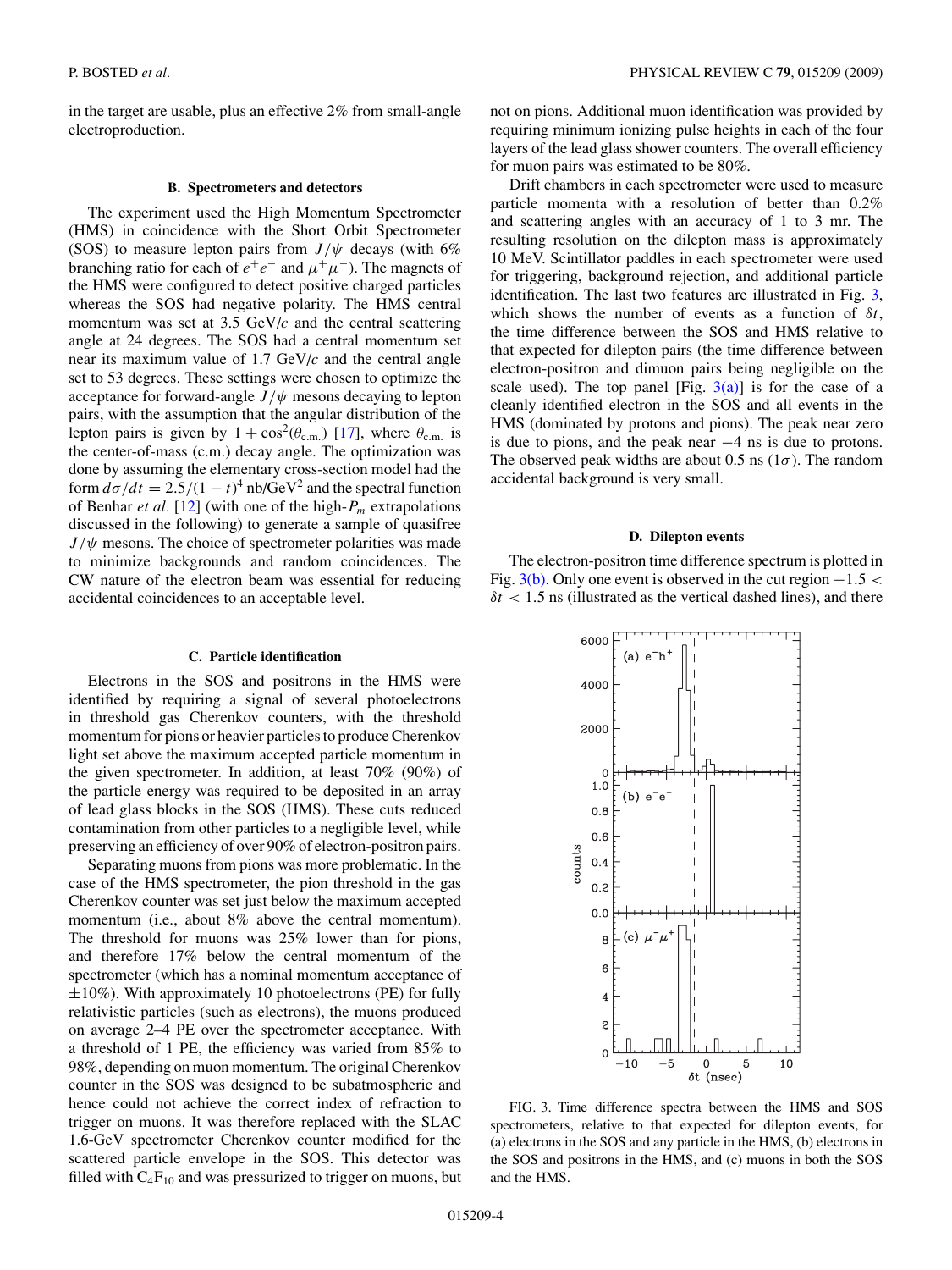

FIG. 4. Invariant mass spectra from a negative particle in the SOS and a positive particle in the HMS for events passing the timing cuts shown in Fig. [3.](#page-4-0) The arrows correspond to the  $J/\psi$  mass.

are no events in the electron-proton or accidental coincidence regions. The dimuon time difference spectrum is plotted in Fig.  $3(c)$ . Only one event is observed in the cut region  $-1.5 < \delta t < 1.5$  ns but in this case there are 26 events in the lepton-proton peak region. The latter are due to protons that produced a signal in the Cherenkov counter (either from knock-on electrons or from scintillation light). A few accidental-in-time events are also visible.

After putting a cut around the time-difference peaks shown in Fig. [3,](#page-4-0) we determined the reconstructed mass spectra using the HMS and SOS particles  $(M_{ll})$  and these are shown in Fig. 4. For electron-pion coincidences, shown in Fig. 4(a), the mass spectrum is smooth and covers the mass range  $2.5 < M_{ll} < 3.5$  GeV. This basically illustrates the phasespace acceptance of the two spectrometers and shows good acceptance at the  $J/\psi$  mass of 3.097 GeV. As illustrated in Fig. 4(b), the one coincident  $e^+/e^-$  event has an invariant mass of only  $2.71 \pm 0.01$  GeV, which is more than  $40\sigma$ from the  $J/\psi$  mass. Thus this event is background: either an electron-pion event (with the pion misidentified as a positron) or a wide-angle pair conversion of a Bremsstrahlung photon. As illustrated in Fig. 4(c), the one coincident  $\mu^+/\mu^-$  event has an invariant mass of only  $2.87 \pm 0.01$  GeV, which is more than 30 $\sigma$  from the *J/* $\psi$  mass. Thus this event is also background: Mostly likely it is an accidental coincidence, but it could also be a wide-angle pair conversion of a Bremsstrahlung photon or a process involving particle misidentification, or the decay of pions to muons.

TABLE I. Calculated probability of detecting a dilepton pair from *J/ψ* decay in this experiment at the indicated values of *J/ψ* momentum *P* and laboratory angle *θ* with respect to the beam direction. The results are scaled by 10<sup>6</sup> and averaged over *e*+*/e*<sup>−</sup> and  $\mu^+/\mu^-$  pairs.

|      | $P(GeV)$ $\theta = 0.4^{\circ}$ $1.2^{\circ}$ $2.0^{\circ}$ $2.8^{\circ}$ $3.6^{\circ}$ $4.4^{\circ}$ $5.2^{\circ}$ $6.0^{\circ}$ $6.8^{\circ}$ |          |    |                 |          |                     |                |          |          |
|------|-------------------------------------------------------------------------------------------------------------------------------------------------|----------|----|-----------------|----------|---------------------|----------------|----------|----------|
| 5.81 | $\Omega$                                                                                                                                        | $\Omega$ | 2  | $\overline{4}$  | $\Omega$ | 2                   | $\overline{4}$ | $\theta$ | $\Omega$ |
| 3.95 | 78                                                                                                                                              | 58       | 84 | 76              | 44       | 30                  | 24             | 8        | -5       |
| 4.09 | 344                                                                                                                                             |          |    |                 |          | 317 276 242 172 102 | 42             | 12       | 8        |
| 4.23 | 617                                                                                                                                             |          |    | 580 516 446 186 |          | 97                  | 44             | 16       | 10       |
| 4.37 | 478                                                                                                                                             |          |    | 440 394 337 243 |          | 91                  | 48             | 12       | -6       |
| 4.51 | 190                                                                                                                                             |          |    | 222 226 210 164 |          | 129                 | 74             | 16       | 4        |
| 4.65 | 8                                                                                                                                               | 26       | 51 | 63              | 82       | 48                  | 26             | 16       | 2        |
| 4.79 | 0                                                                                                                                               | $\Omega$ | 4  | 4               | 6        | 2                   | 2              | 0        | 0        |

# **E.** *J/ψ* **acceptance**

To facilitate the calculation of the predicted number of events for a given sub-threshold cross-section model, we give here the  $J/\psi$  acceptance corresponding to the HMS and SOS setting used in this experiment. This was determined by a detailed Monte Carlo simulation of the spectrometers, convoluted with the dilepton decays of *J/ψ* mesons with a particular momentum and polar angle with respect to the beam axis. The results are shown in Table I and indicate a maximum detection probability of about  $0.5 \times 10^{-4}$  for momenta near 4.3 GeV and angles less than 3 degrees.

### **F. Calibration runs**

Several calibration runs were performed to check the kinematic settings and verify that the spectrometers were fully functional. The first calibration check was to set up the spectrometers for coincident  $p(e, e', h)X$  running, where *h* could be a positively charged pion, proton, or kaon. A liquid hydrogen target replaced the carbon target and the HMS was moved forward to 13 degrees. Three SOS angles were used, 53◦*,* 40◦, and 27◦. These central kinematics corresponded to four-momentum transfers of  $Q^2 = 7.8$ , 4.6, and 2.1 GeV<sup>2</sup> and invariant mass  $W = 0.8, 2.0,$  and  $2.5$  GeV, respectively. In all cases, the peaks in the missing mass spectra were at the proper positions and the widths were understood. As an example, by using proton cuts on the HMS arm, the missing mass spectrum for  $p(e, e', p)X$  shows prominent  $\eta$  and  $\pi^0$  peaks at the correct locations (as seen in previous Hall C experiments [\[18\]](#page-7-0)). As a further check of the luminosity, accidental and multipion continuum backgrounds were subtracted from the data to produce experimental yields. These yields were corrected for radiative effects and spectrometer acceptances to produce differential cross sections. Good agreement was found between the measured and simulated differential cross sections [\[18\]](#page-7-0). This indicates that the target density and electron beam current determinations were well understood.

The other significant calibration check was to set the spectrometers to measure lepton pair decays from other lower mass vector mesons. In particular, we centered the spectrometers to detect  $e^-/e^+$  pairs from  $\omega$  and  $\rho$  meson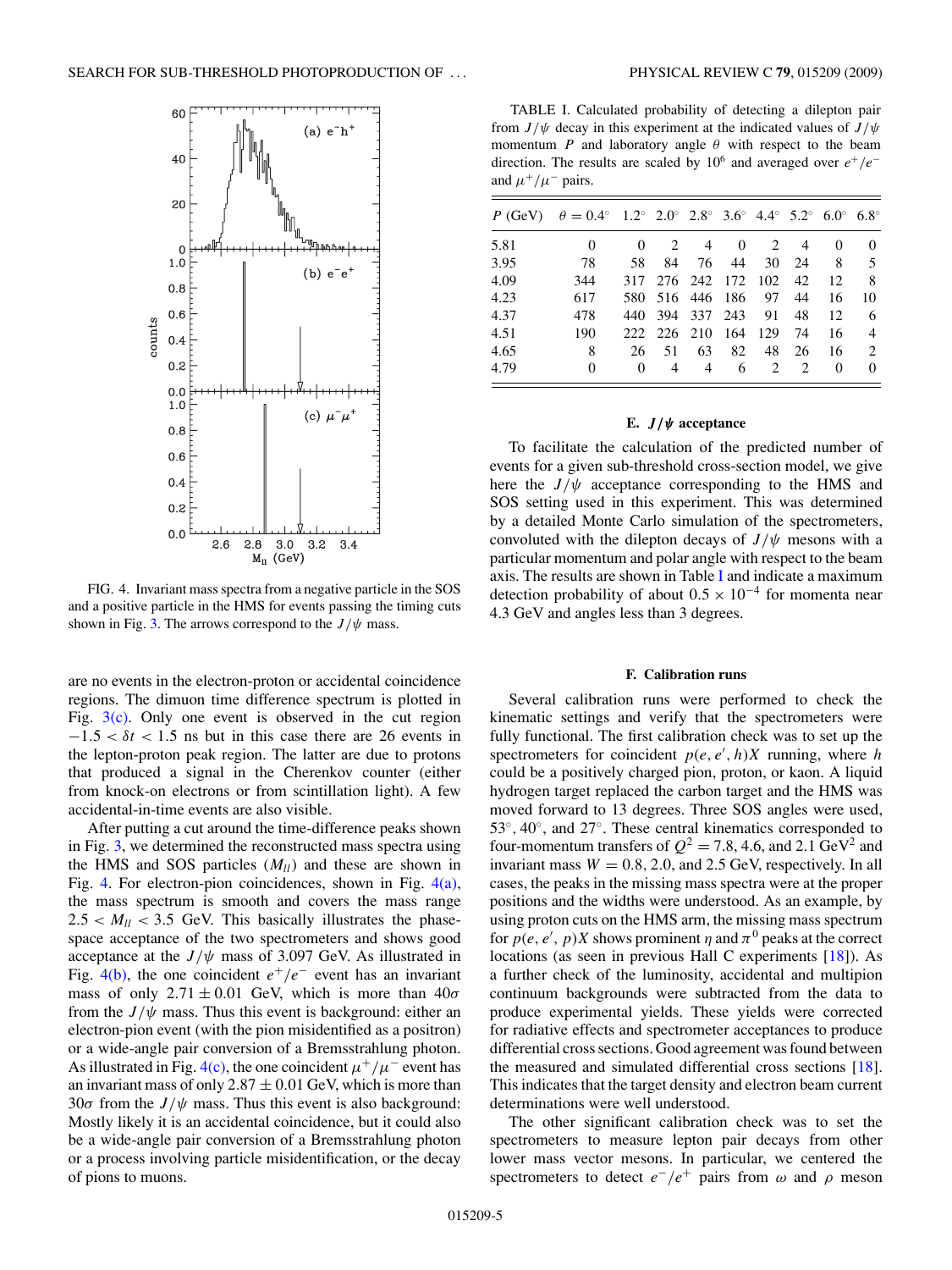<span id="page-6-0"></span>

FIG. 5. Acceptance-corrected invariant mass spectrum from an electron in the SOS and a positron in the HMS, at kinematics optimized for detection of  $\omega(785) \rightarrow e^+e^-$  (indicated by the arrow) and  $\rho(770) \rightarrow e^+e^-$ .

decays. For these runs a beryllium target was used with the SOS set to 25 degrees and a central momentum of 0.9 GeV and the HMS set to 11 degrees and a central momentum of 1.95 GeV. In spite of the very small branching ratios of about  $0.5 \times 10^{-5}$ , a clear *ω*(785) peak with the expected full width of 8 MeV was seen on top of a 140-MeV-wide *ρ*(770) peak, as illustrated in Fig. 5. The number of detected  $\omega$  events is consistent with the predicted number from a Monte Carlo simulation that had as much as possible in common with the simulation of *J/ψ* events.

## **V. RESULTS**

Since no  $J/\psi$  mesons were detected in this experiment, here we try to quantify what the implications are for elementary photoproduction cross-section models, in the context of the single-particle convolution model, for four choices of the prescription used to extend the spectral function of Benhar *et al.* [\[12\]](#page-7-0) beyond  $P_m = 0.6$  GeV [where there are insufficient data from  $C(e, e'p)X$  to constrain the function]. We show two "eyeball" extrapolations of the probability distribution integrated over  $E_m$  in Fig. 6. We label these as "high" and "low" according to whether they are are higher or lower at large  $P_m$ . As it happens, these extrapolations are quite similar to the two extrapolations (for nuclear matter) shown in Fig. [1](#page-2-0) of Ref. [\[6\]](#page-7-0). As discussed in Ref. [\[6\]](#page-7-0), the "high" extrapolation should probably be considered as an upper limit and probably will overestimate yield predictions. We used two choices for the  $E_m$  distribution: (a) "freezing" the  $E_m$  distribution to that of Benhar *et al.* [\[12\]](#page-7-0) at  $P_m =$ 0*.*8 GeV (the highest provided in this fit) and (b) shifting the  $E_m$  distribution by  $\sqrt{m^2 + P_m^2} - \sqrt{m^2 + 0.8^2}$ , with  $P_m$  in units of GeV. The latter corresponds to following the "ridge" observed at lower *Em*. Using the nuclear matter prescription of Eq. (10) in Ref. [\[6\]](#page-7-0) should give results somewhere between these two cases, as their prescription involves shifting the  $E_m$  distribution along the same "ridge" but having the width increase with increasing  $P_m$ . Following Ref. [\[2\]](#page-7-0), we also investigated scaling the spectral function by a relativistic



FIG. 6. The *Em*-integrated probability of finding a nucleon with missing momentum  $P_m$  as a function of  $P_m$ . The solid and dashed lines are, respectively, "high" and "low" eyeball extrapolations above 0.6 GeV of the spectral function of Ref. [\[12\]](#page-7-0).

correction factor  $m/(m - E_m)$  and found the results to change by less than 20%.

We used three different free-nucleon cross sections (as motivated by the discussion in the introduction):

I. 
$$
d\sigma/dt = ae^{bt}
$$
, (4)

II. 
$$
d\sigma/dt = a/(1 - bt)^4,
$$
 (5)

III. 
$$
d\sigma/dt = a(1-x)^2/(1-bt)^4
$$
, (6)

where *a* and *b* are free parameters, and we used  $x = [(m +$  $(M_J)^2 - m^2$ ]/( $s - m^2$ ). For each model, we varied the *t*-slope parameter *b* within a reasonable range and, for each value of *b*, determined *a* such that the total cross section would agree with the Cornell measurement  $[13]$  of 0.7 nb at  $k = 11$  GeV. The predicted counts are shown in Fig. [7](#page-7-0) as a function of *b* for each of the three models for four high-*Pm* extrapolations of the spectral function. The predictions for model III are quite a bit lower than those of models I and II, owing to the factor of  $(1 - x)^2$ . The sensitivity to the spectral function extrapolation is also largest for model III, because on average higher values of  $P_m$  are probed. For all models, "shifting" the  $E_m$  distributions for  $P_m > 0.8$  GeV makes a difference of typically a factor of 2 in predicted rates. Not shown in the figure is the effect of assuming  $E_m = P_m^2/2(A-1)m$  (i.e., a virtual photon interacting with an almost on-shell nucleon), as was initially assumed in the planning phase of the present experiment. This assumption results in predicted rates higher by approximately two orders of magnitude than if a more realistic *Em* distribution is used.

Although the predicted number of counts is below our 87% confidence level observation of less than 2 counts (shown as the hatched bands in Fig. [7\)](#page-7-0) for all the combinations considered here, it is not impossible that for some cross-sections models (I and II in particular), something like the "hot spot" scenario discussed in the introduction could result in a prediction of more than 2 counts. In the quasifree picture, this could correspond to considerably lower average values of *Em* than in the Benhar spectral function.